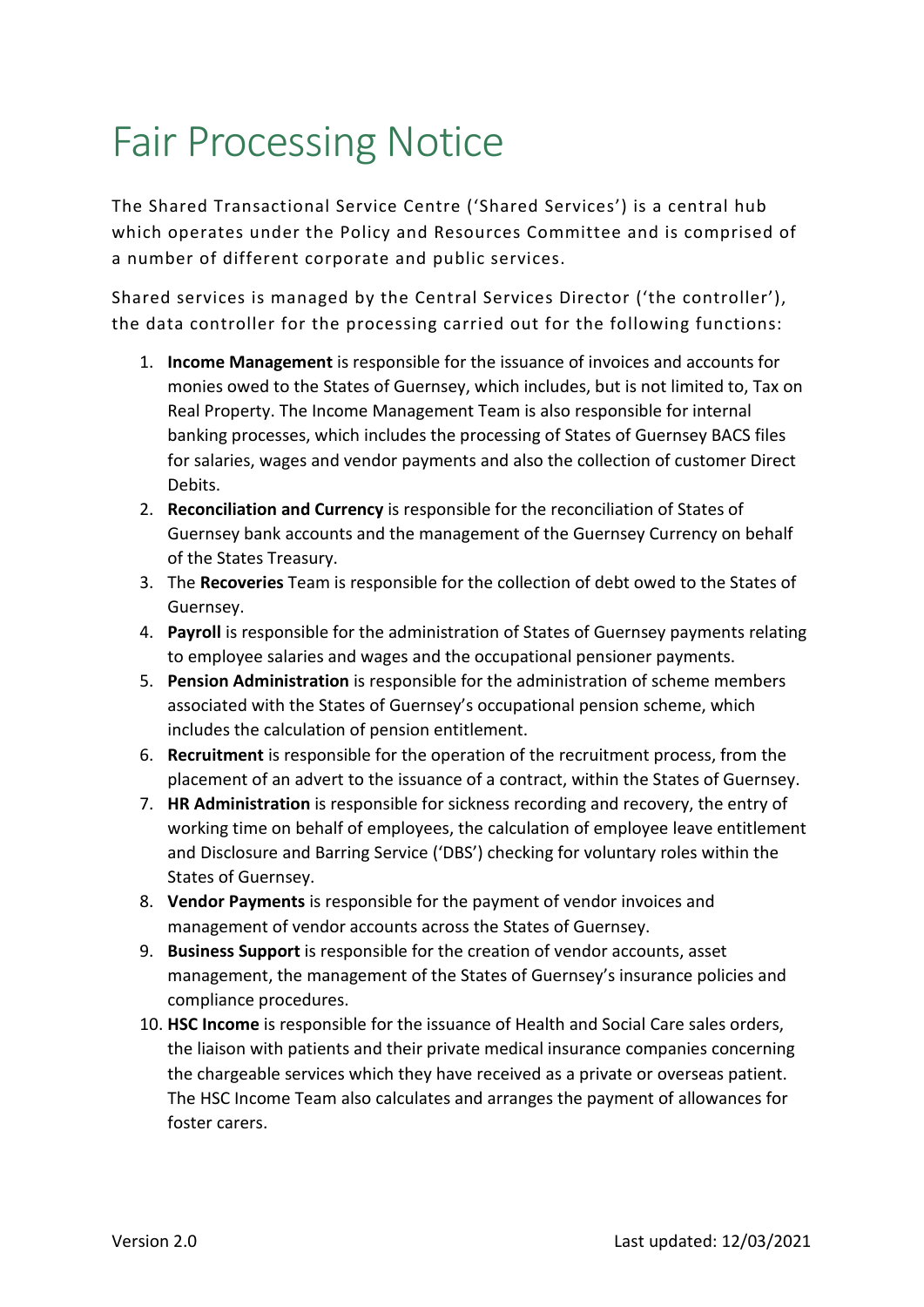## 1. The Data Protection Law

The controller acknowledges its obligations as per the data protection law, which provides a number of requirements in terms of processing activities involving personal data. The controller further acknowledges the general principles of processing as well as the rights of a data subject and more information in relation to these can be found by visiting www.gov.gg/DP.

The controller acknowledges that all processing of personal data must be lawful, fair and undertaken with transparency. The table (Appendix A – please see below) explains all of the processing which is being undertaken within Shared Services for the purposes set out above.

The controller has implemented a strict protocol across Shared Services which ensures personal data is not retained, by any of the teams set out above, past the point in time when the purpose for which the personal data was collected and processed has been carried out. Where the controller no longer considers there to be a lawful or legitimate basis to retain personal data, this information will be erased or destroyed in a safe and secure manner. If you wish to receive further information regarding how long your personal data will be retained, please contact the controller or their Data Protection Officer using the contact details below.

The controller may share your personal data in the following circumstances:

Identity data may be shared with a third party where –

- It is necessary to perform a contract for a legitimate purpose
- Authorised by regulations made by the Committee *for* Home Affairs
- Where it is necessary to comply with a legal or regulatory obligation

Financial data may be shared with a third party where –

- It is necessary to perform a contract, such as to make or receive a payment or arrange a financial transaction
- The third party represents the data subject in respect of a payment or financial transaction
- It is necessary to comply with a legal or regulatory obligation

Contact data may be shared with a third party where –

- The data subject has given consent for the contact data to be shared with the third party
- It is necessary for the performance of a contract, where the sharing of contact data is required to –
	- o Facilitate the issuance of States of Guernsey invoices
	- o Facilitate the collection of monies owed, including those overdue, to the States of Guernsey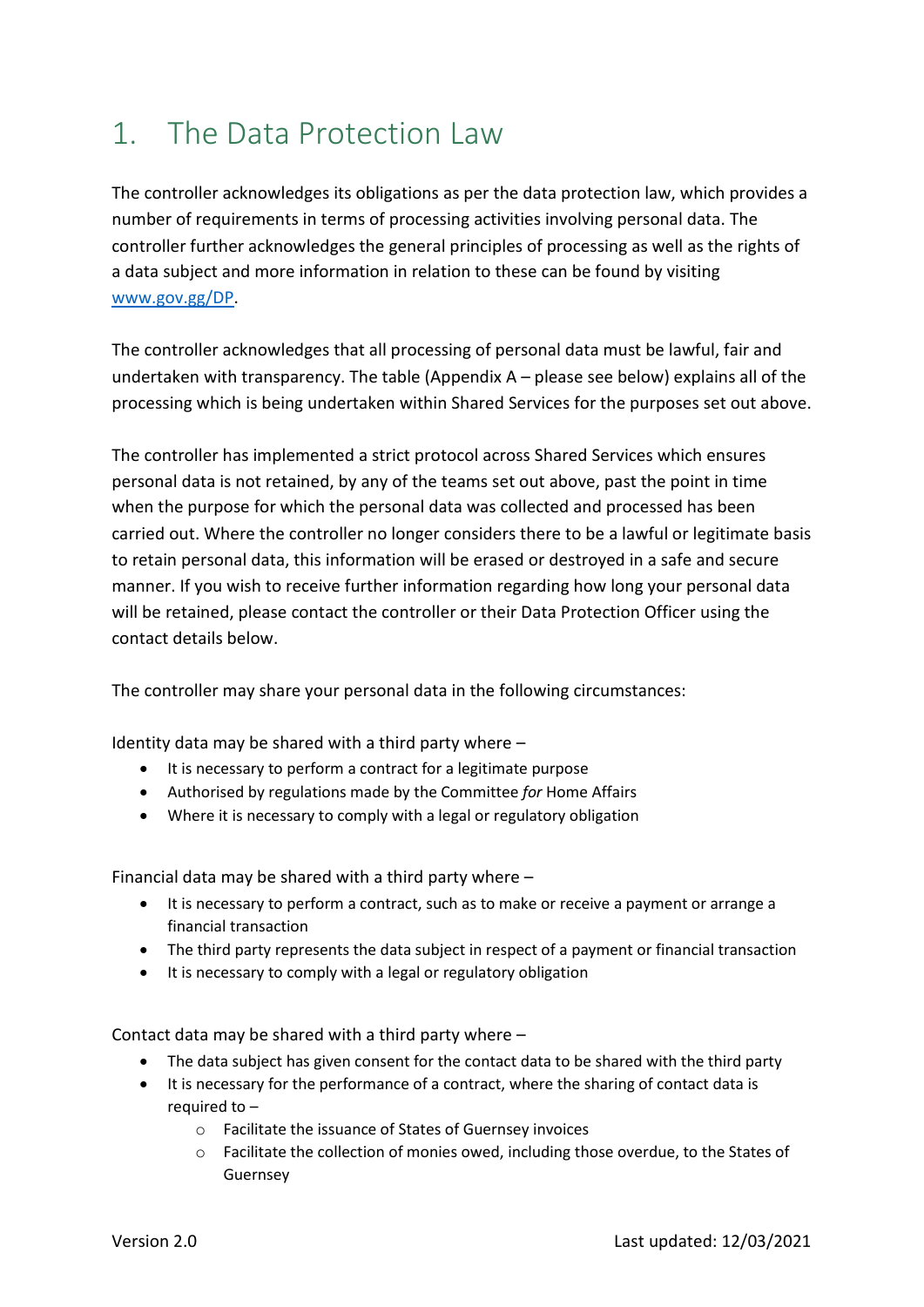- o Facilitate the payment of monies due (to employees, pensioners, vendors and members of the public)
- o Facilitate the delivery of goods
- o Facilitate a pension transfer or for the administration of a scheme member's pension record
- o Facilitate part of the staff on-boarding process (for an employee or volunteer)
- o Facilitate the payment of an insurance claim

Health data may be shared with a third party where

 Consent is provided for the sharing of this data when the data subject provides their insurance details

The States of Guernsey have a professional relationship with a third party supplier, Agilisys Guernsey Ltd., who provide support to and carry out maintenance on the IT infrastructure of the organisation. For Agilisys to carry out the function they are contracted to provide, there will be instances where they may have sight of your personal data. Shared Services will only provide Agilisys with access to your personal data where there is a legitimate and lawful purpose for this access to be given in line with Schedule 2 of the Data Protection (Bailiwick of Guernsey) Law, 2017 and our internal policies and directives.

Your personal data will also be shared with the Scrutiny Management Committee ('SMC') and the Internal Audit function of the States of Guernsey, as specifically requested by the relevant controller and only where absolutely necessary for the completion of their relevant functions. Furthermore, any personal data shared with SMC and Internal Audit will be limited and processed in accordance with Conditions 5 and 13(b) of Schedule 2 of the Law.

In order to maximise the efficiency of the services provided across Shared Services, the controller has implemented digital solutions which may process your personal data in an automated manner. Any automated processing undertaken by the controller will not make a decision or carry out any action which will affect you as an individual. Furthermore, the automated processing is limited to processes such as sending automated responses to emails and automatically saving documents you have provided via email into the controller's secure electronic storage.

## 2. Contact Details

The address of Shared Services is:

Sir Charles Frossard House, La Charroterie, St Peter Port, Guernsey, GY1 1FH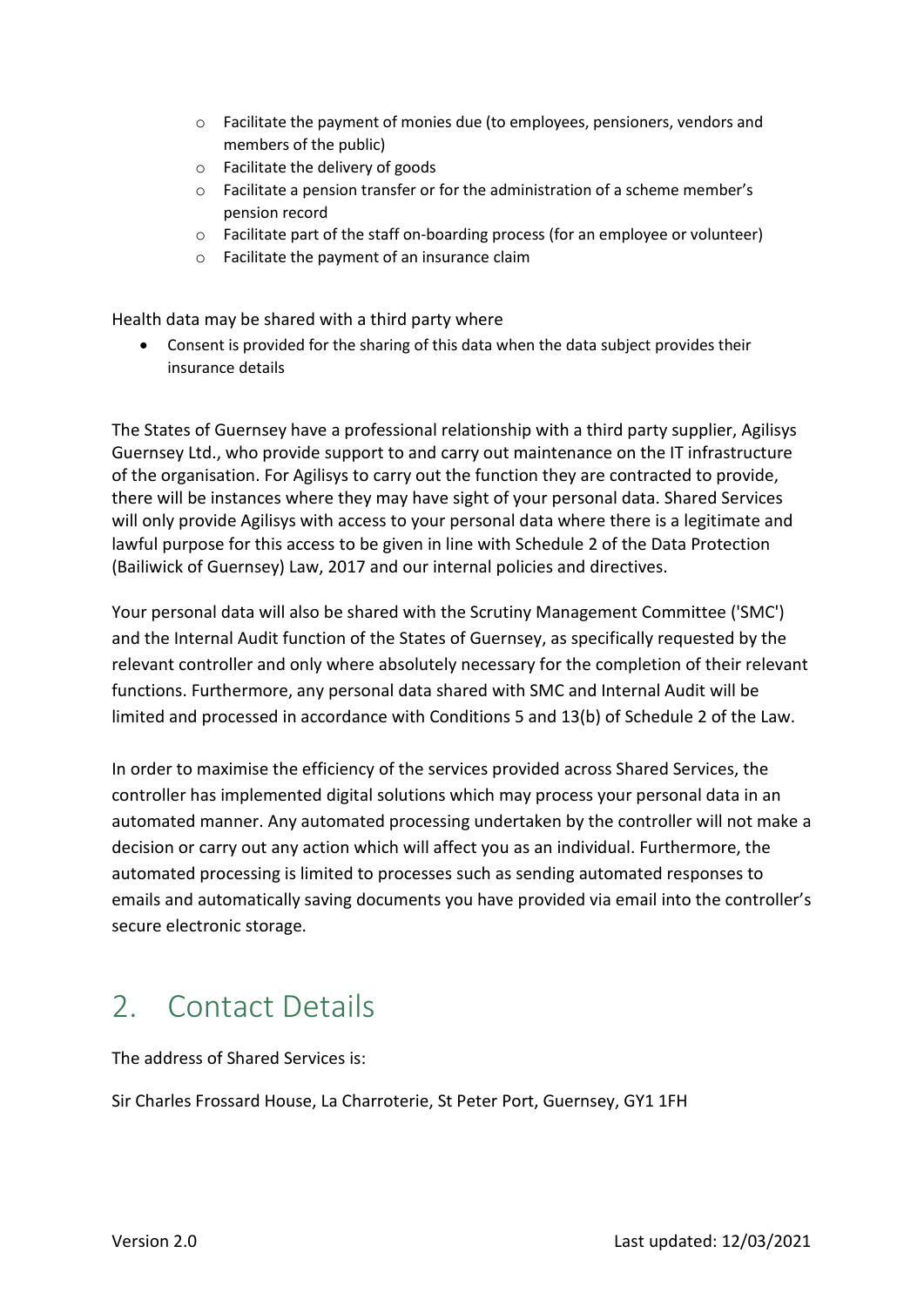The contact details of the controller are as follows:

The Income Management Team

Tel: +44 (1481) 717315

Email: income@gov.gg

The Reconciliation and Currency Team

Tel: +44 (1481) 747373

Email: cashiers@gov.gg

The Recoveries Team

Tel: +44 (1481) 717315

Email: recoveries@gov.gg

The Payroll Team

Tel: +44 (1481) 747383

Email: payroll@gov.gg

The Pension Administration Team

Tel: +44 (1481) 747382

Email: pensions@gov.gg

The Recruitment Team

Tel: +44 (1481) 747394

Email: erecruitment@gov.gg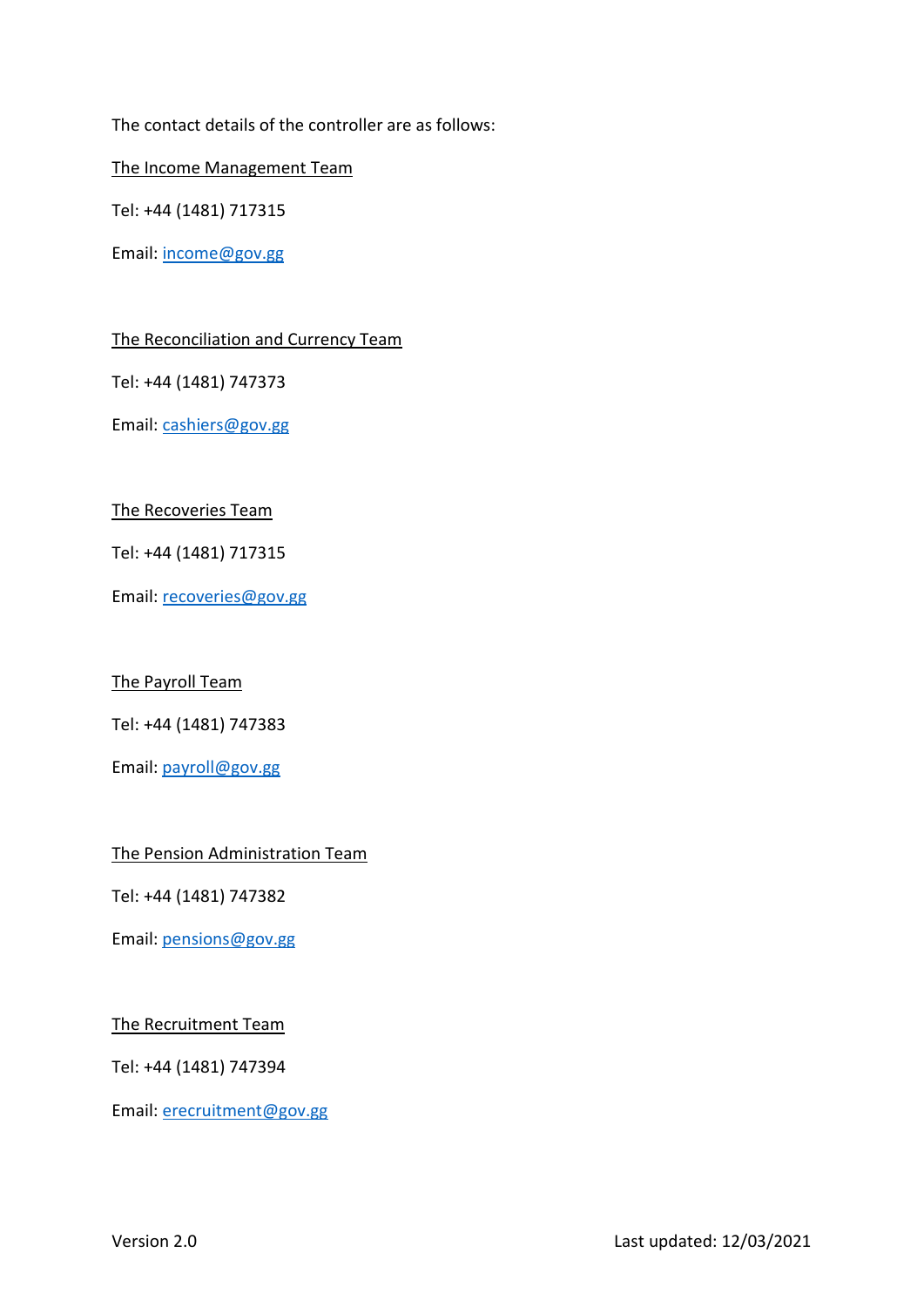The HR Administration Team

Tel: +44 (1481) 747369

Email: @gov.gg

The Vendor Payments Team

Tel: +44 (1481) 747392

Email: payments@gov.gg

The Business Support Team

Tel: +44 (1481) 747393

Email: business@gov.gg

The contact details of the Shared Services Data Protection Officer are as follows:

Tel: +44 (1481) 220012

Email: data.protection@gov.gg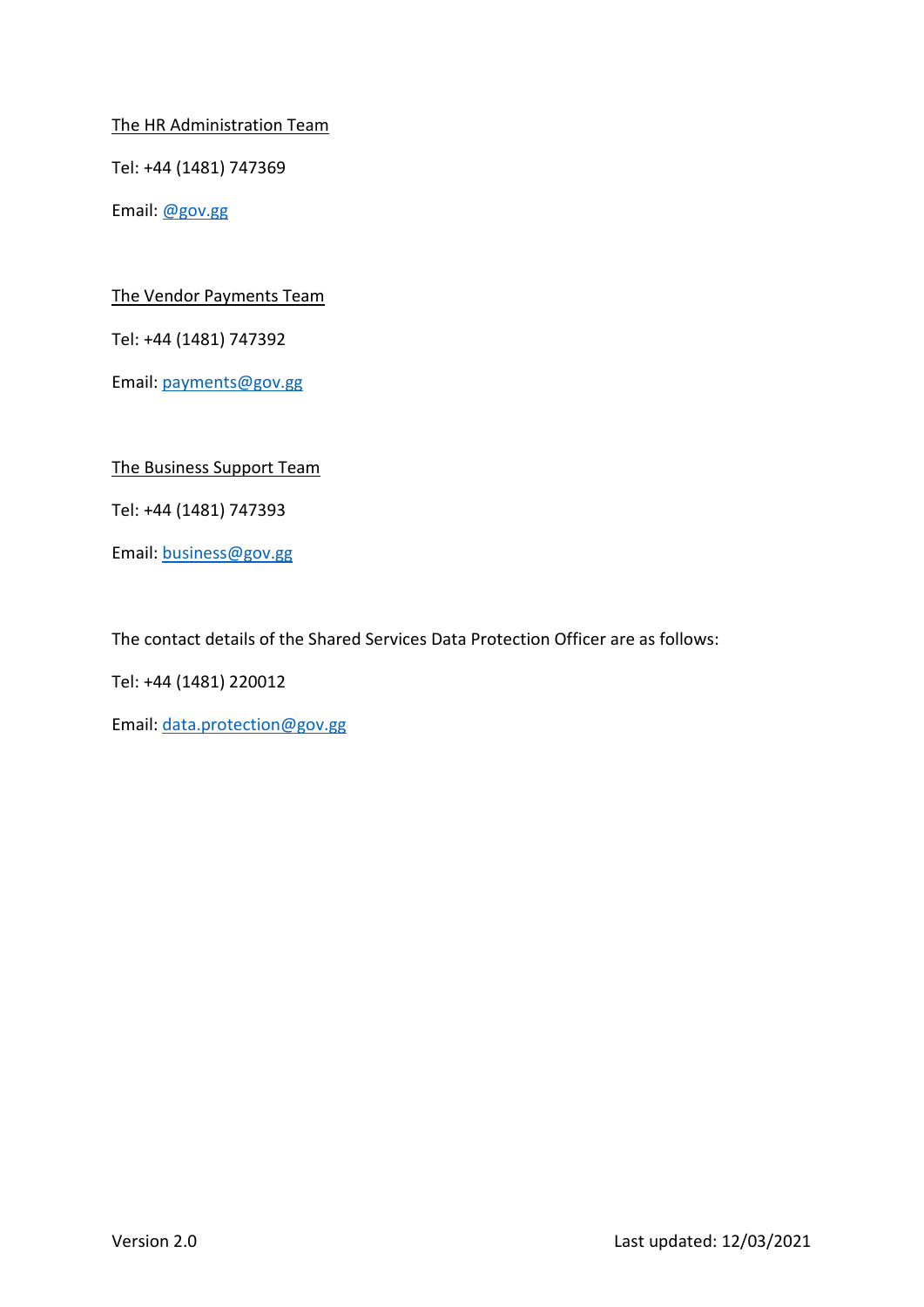## Appendix A

| Name of<br>function            | Personal data                                                                                                                                                                                                                                                                                                                                             | Purpose of processing                                                                                                                                                                                                                                                                                                                                                                                                                                                                                                                                                                                                                                                                                                                                                                                                                                                                                                           | Lawful basis for processing                                                                                                                                                                                                                                                                                                                                                                                                                                                                   |
|--------------------------------|-----------------------------------------------------------------------------------------------------------------------------------------------------------------------------------------------------------------------------------------------------------------------------------------------------------------------------------------------------------|---------------------------------------------------------------------------------------------------------------------------------------------------------------------------------------------------------------------------------------------------------------------------------------------------------------------------------------------------------------------------------------------------------------------------------------------------------------------------------------------------------------------------------------------------------------------------------------------------------------------------------------------------------------------------------------------------------------------------------------------------------------------------------------------------------------------------------------------------------------------------------------------------------------------------------|-----------------------------------------------------------------------------------------------------------------------------------------------------------------------------------------------------------------------------------------------------------------------------------------------------------------------------------------------------------------------------------------------------------------------------------------------------------------------------------------------|
| Income<br>Management           | Basic personal data<br>Identity data<br>Full name, maiden<br>$\circ$<br>name, marital status,<br>title and date of birth.<br>Financial data<br>Bank account data<br>$\circ$<br>Contact data<br>Current and previous<br>$\circ$<br>postal address, email<br>address, former<br>addresses and<br>telephone numbers.<br>Special category data<br>Health data | Identity data<br>This personal data is provided by the data subject and<br>processed to ensure that invoices, payment information<br>and other related correspondence is issued to the correct<br>customer.<br>Financial data<br>This personal data is provided by the data subject and<br>processed to allow the processing of salaries, wages,<br>vendor payments, direct debit payments and customer<br>refunds.<br>Contact data<br>This personal data is provided by the data subject and<br>processed to ensure that invoices, payment information<br>and other related correspondence is issued to the correct<br>customer at the correct address.<br>Health data<br>This special category data may be provided directly by the<br>data subject or indirectly via Health & Social Care and is<br>processed for the purpose of liaising with private medical<br>insurers in order for medical fees to be settled directly. | The processing is necessary for the<br>conclusion or performance of a<br>contract;<br>The processing is necessary for the<br>exercise or performance by a public<br>authority of a function that is of a<br>public nature;<br>The processing is necessary for a health<br>or social care purpose and is<br>undertaken by a person who in the<br>circumstances owes a duty of<br>confidentiality which is equivalent to<br>that which would arise if the person<br>were a health professional. |
| Reconciliation<br>and Currency | Basic personal data<br>Identity data<br>First name, or initials,<br>$\circ$<br>last name and title.<br>Financial data<br>Bank account data                                                                                                                                                                                                                | Identity data<br>This personal data is provided by the data subject and<br>processed for the purpose of making an electronic<br>payment to the States of Guernsey or purchasing Guernsey<br>currency<br>Financial data                                                                                                                                                                                                                                                                                                                                                                                                                                                                                                                                                                                                                                                                                                          | The processing is necessary for the<br>purposes of the legitimate interests of<br>the controller or a third party;<br>The processing is necessary for the<br>exercise or performance by a public                                                                                                                                                                                                                                                                                              |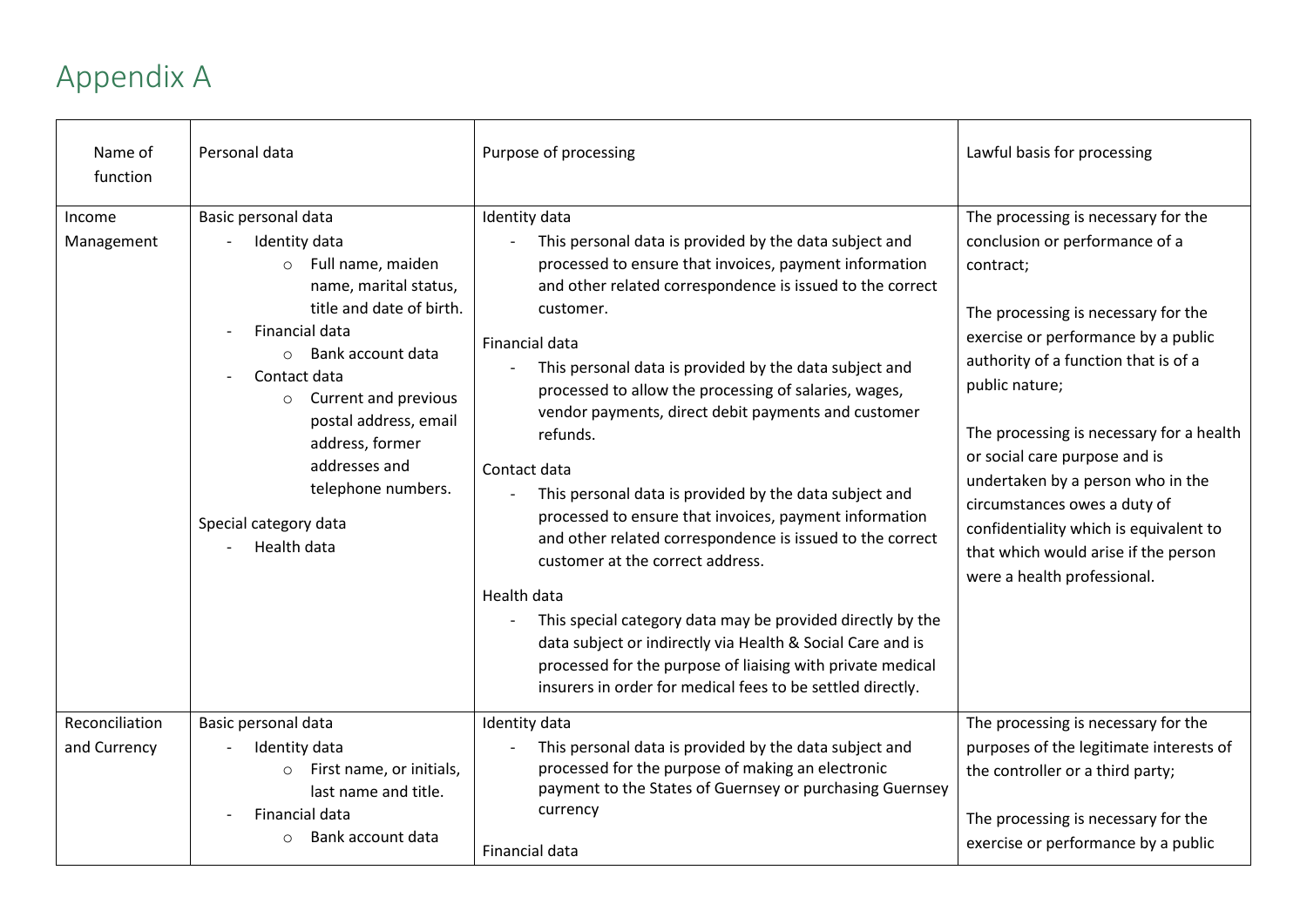| Name of<br>function | Personal data                                                                                                                                                                                                                                                                                                      | Purpose of processing                                                                                                                                                                                                                                                                                                                                                                                                                                                                                                                                                | Lawful basis for processing                                                                                                                                                                                                                                                                                                                                                                             |
|---------------------|--------------------------------------------------------------------------------------------------------------------------------------------------------------------------------------------------------------------------------------------------------------------------------------------------------------------|----------------------------------------------------------------------------------------------------------------------------------------------------------------------------------------------------------------------------------------------------------------------------------------------------------------------------------------------------------------------------------------------------------------------------------------------------------------------------------------------------------------------------------------------------------------------|---------------------------------------------------------------------------------------------------------------------------------------------------------------------------------------------------------------------------------------------------------------------------------------------------------------------------------------------------------------------------------------------------------|
|                     | Contact data<br>Postal address, email<br>$\circ$<br>address and<br>telephone numbers.                                                                                                                                                                                                                              | This personal data is provided by the data subject and<br>$\overline{a}$<br>processed when the data subject is ordering Guernsey<br>currency.<br>Contact data<br>This personal data is provided by the data subject, or their<br>authorised representative, and processed to ensure that<br>currency orders are delivered to the correct address                                                                                                                                                                                                                     | authority of a function that is of a<br>public nature.                                                                                                                                                                                                                                                                                                                                                  |
| Recoveries          | Basic personal data<br>Identity data<br>Full name, maiden<br>$\circ$<br>name, marital status,<br>title and date of birth.<br>Financial data<br>Bank account data<br>$\Omega$<br>Contact data<br>Current and previous<br>$\circ$<br>postal address, email<br>address, former<br>addresses and<br>telephone numbers. | Identity data<br>This personal data is provided by the data subject and<br>processed to ensure that invoices, payment information<br>and other related correspondence is issued to the correct<br>customer.<br>Financial data<br>This personal data is provided by the data subject and<br>processed to facilitate payments made to the States of<br>Guernsey.<br>Contact data<br>This personal data is provided by the data subject, or their<br>authorised representative, and processed to ensure that<br>monies owed to the States of Guernsey can be collected. | The processing is necessary for the<br>exercise or performance by a public<br>authority of a function that is of a<br>public nature;<br>The processing is necessary for a health<br>or social care purpose and is<br>undertaken by a person who in the<br>circumstances owes a duty of<br>confidentiality which is equivalent to<br>that which would arise if the person<br>were a health professional. |
|                     | Special category data<br>Health data                                                                                                                                                                                                                                                                               | Health data<br>This special category data may be provided directly by the<br>data subject or indirectly via Health & Social Care and is<br>processed for the purpose of liaising with private medical<br>insurers, so that medical fees can be settled directly.                                                                                                                                                                                                                                                                                                     |                                                                                                                                                                                                                                                                                                                                                                                                         |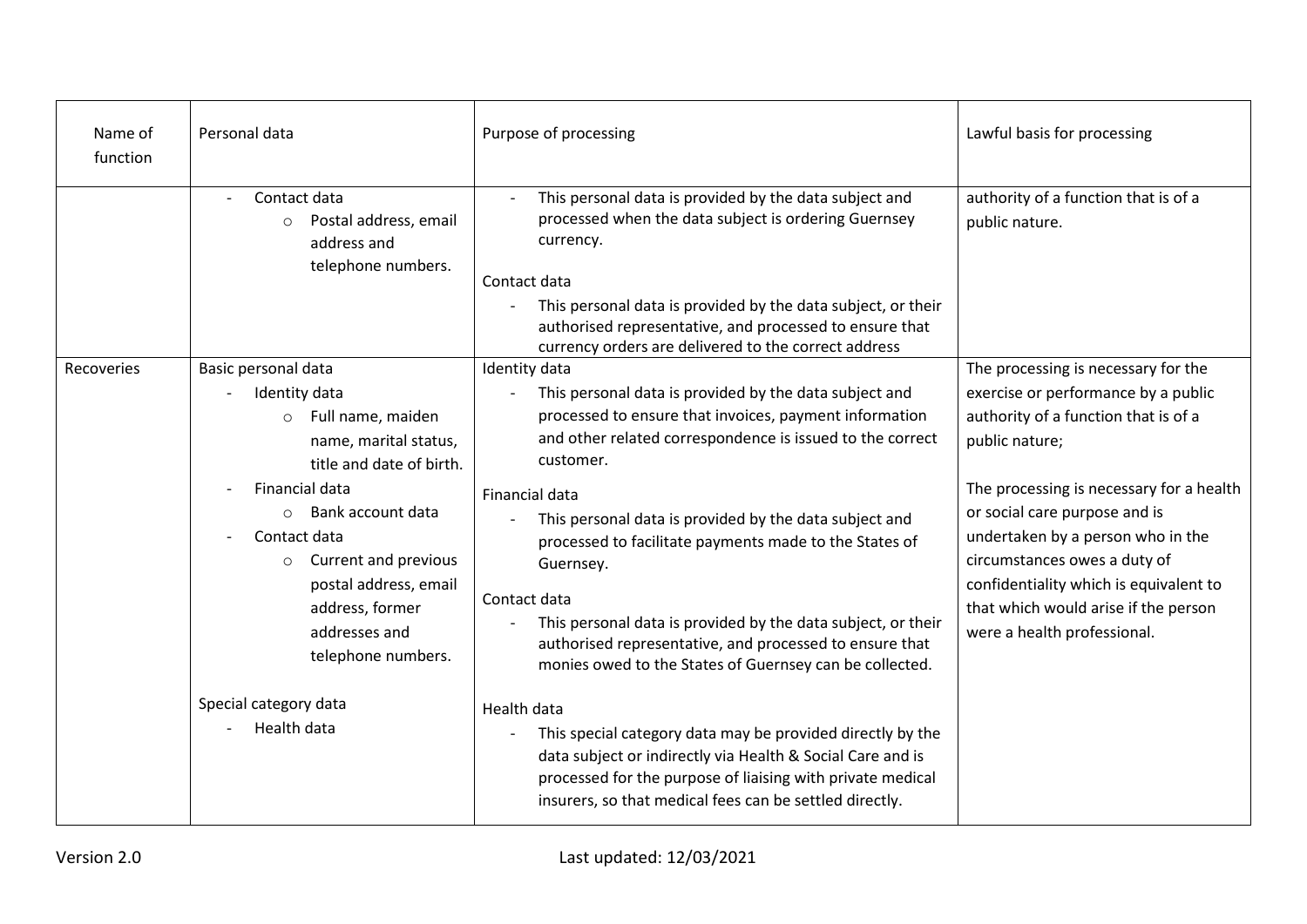| Name of<br>function | Personal data                                                                                                                                                                                                                                                                                                                                                        | Purpose of processing                                                                                                                                                                                                                                                                                                                                                                                                                                                                                                                                                                                                                                                                                                                                                                                                                                                                           | Lawful basis for processing                                                                                                                                                                                                  |
|---------------------|----------------------------------------------------------------------------------------------------------------------------------------------------------------------------------------------------------------------------------------------------------------------------------------------------------------------------------------------------------------------|-------------------------------------------------------------------------------------------------------------------------------------------------------------------------------------------------------------------------------------------------------------------------------------------------------------------------------------------------------------------------------------------------------------------------------------------------------------------------------------------------------------------------------------------------------------------------------------------------------------------------------------------------------------------------------------------------------------------------------------------------------------------------------------------------------------------------------------------------------------------------------------------------|------------------------------------------------------------------------------------------------------------------------------------------------------------------------------------------------------------------------------|
| Payroll             | Basic personal data<br>Identity data<br>Full name, maiden<br>$\circ$<br>name, marital status,<br>title and date of birth.<br>Financial data<br>Bank account data<br>$\circ$<br>Contact data<br>Current and previous<br>$\circ$<br>postal address, email<br>address, former<br>addresses and<br>telephone numbers.<br>Special category data<br>Trade union membership | Identity data<br>This personal data is provided by the data subject and<br>processed so that monies relating to salary, wages or<br>occupational pension can be paid to them.<br>Financial data<br>This personal data is provided by the data subject and<br>$\mathbf{r}$<br>processed to ensure that payments can be made to the<br>employee or occupational pensioner.<br>Contact data<br>This personal data is provided by the data subject, or their<br>authorised representative, and processed to ensure that<br>pay advices can be issued and contact can be made in the<br>event of a pay query.<br><b>Trade Union Membership</b><br>This special category data is provided by the data subject<br>and processed upon the specific request of each data<br>subject in order for their trade union membership<br>subscription fees to be deducted at source, from the<br>employee's pay. | The processing is necessary for the<br>conclusion or performance of a<br>contract;<br>The data subject has given explicit<br>consent to the processing of the<br>personal data for the purpose for<br>which it is processed. |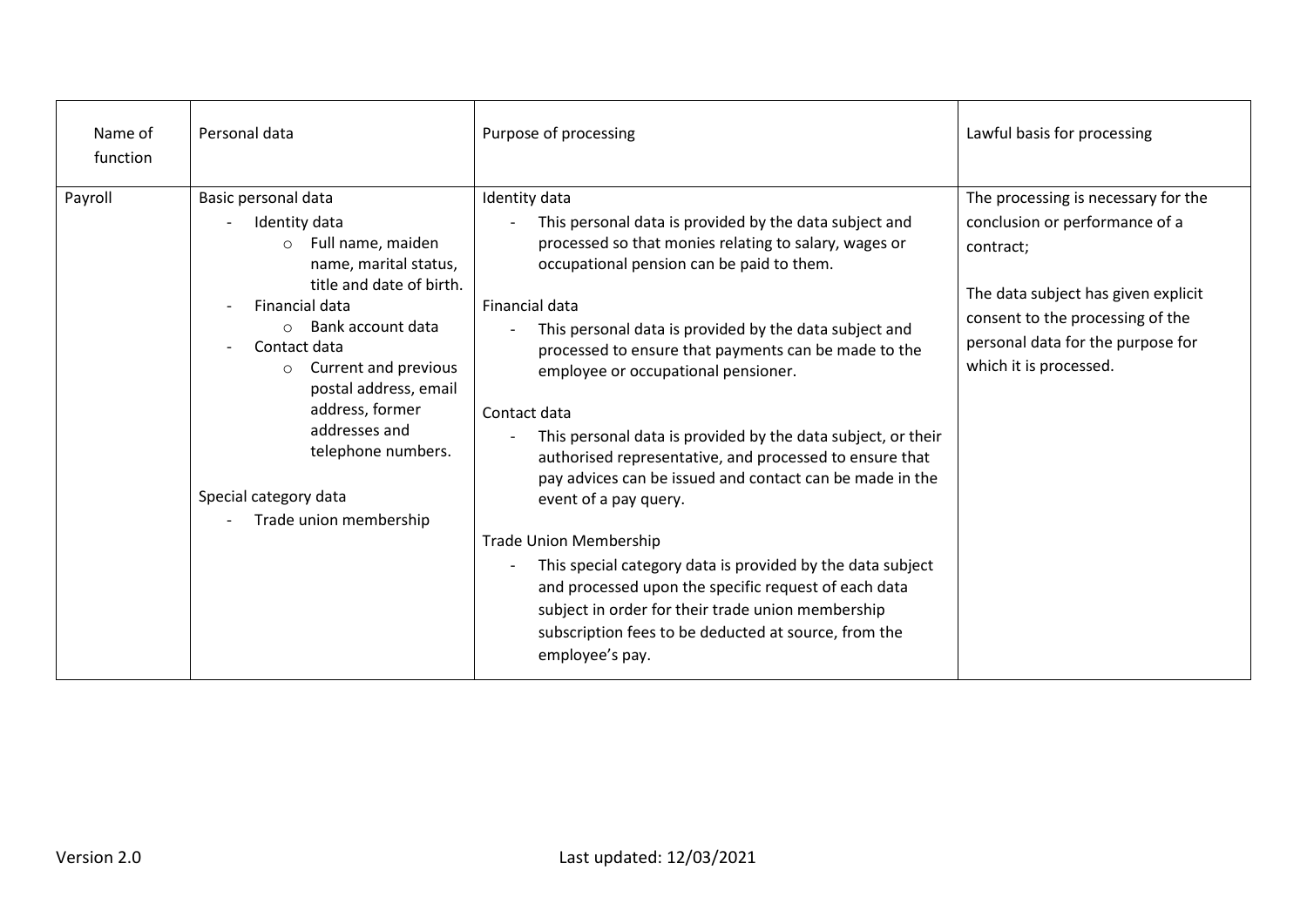| Name of<br>function       | Personal data                                                                                                                                                                                                                                                                                                     | Purpose of processing                                                                                                                                                                                                                                                                                                                                                                                                                                                                                            | Lawful basis for processing                                                                                                                                                                                                                                                                                                                           |
|---------------------------|-------------------------------------------------------------------------------------------------------------------------------------------------------------------------------------------------------------------------------------------------------------------------------------------------------------------|------------------------------------------------------------------------------------------------------------------------------------------------------------------------------------------------------------------------------------------------------------------------------------------------------------------------------------------------------------------------------------------------------------------------------------------------------------------------------------------------------------------|-------------------------------------------------------------------------------------------------------------------------------------------------------------------------------------------------------------------------------------------------------------------------------------------------------------------------------------------------------|
| Pension<br>Administration | Basic personal data<br>Identity data<br>Full name, maiden<br>$\circ$<br>name, marital status,<br>title and date of birth.<br>Financial data<br>Bank account data<br>$\circ$<br>Contact data<br>Current and previous<br>$\circ$<br>postal address, email<br>address, former<br>addresses and<br>telephone numbers. | Identity data<br>This personal data is provided by the data subject and<br>processed in order to facilitate the calculation and/or<br>payment of pension benefits.<br>Financial data<br>This personal data is provided by the data subject and<br>processed to facilitate the payment of pension benefits.<br>Contact data<br>This personal data is provided by the data subject, or their<br>authorised representative, and processed to ensure that<br>pension benefits can be paid to the correct individual. | The processing is necessary for the<br>conclusion or performance of a<br>contract;<br>The processing is necessary for a health<br>or social care purpose and is<br>undertaken by a person who in the<br>circumstances owes a duty of<br>confidentiality which is equivalent to<br>that which would arise if the person<br>were a health professional. |
|                           | Special category data<br>Health data                                                                                                                                                                                                                                                                              | Health data<br>This special category data is provided by the data subject,<br>their line manager or Occupation Health and may be<br>processed if ill health retirement is being considered for<br>the data subject. Pensions will require sight of<br>Occupational Health's recommendations on such matters<br>and potentially other medical documentation in order to<br>undertake this process.                                                                                                                |                                                                                                                                                                                                                                                                                                                                                       |
| Recruitment               | Basic personal data<br>Identity data<br>Full name, maiden<br>$\circ$<br>name, marital status,<br>title, date of birth and<br>Population<br>Management                                                                                                                                                             | Identity data<br>This personal data is provided by the data subject and<br>processed as part of the job application and pre-<br>employment checks process.<br>Financial data                                                                                                                                                                                                                                                                                                                                     | The processing is necessary for the<br>conclusion or performance of a<br>contract;<br>The processing is necessary for the<br>exercise of any function of the States;                                                                                                                                                                                  |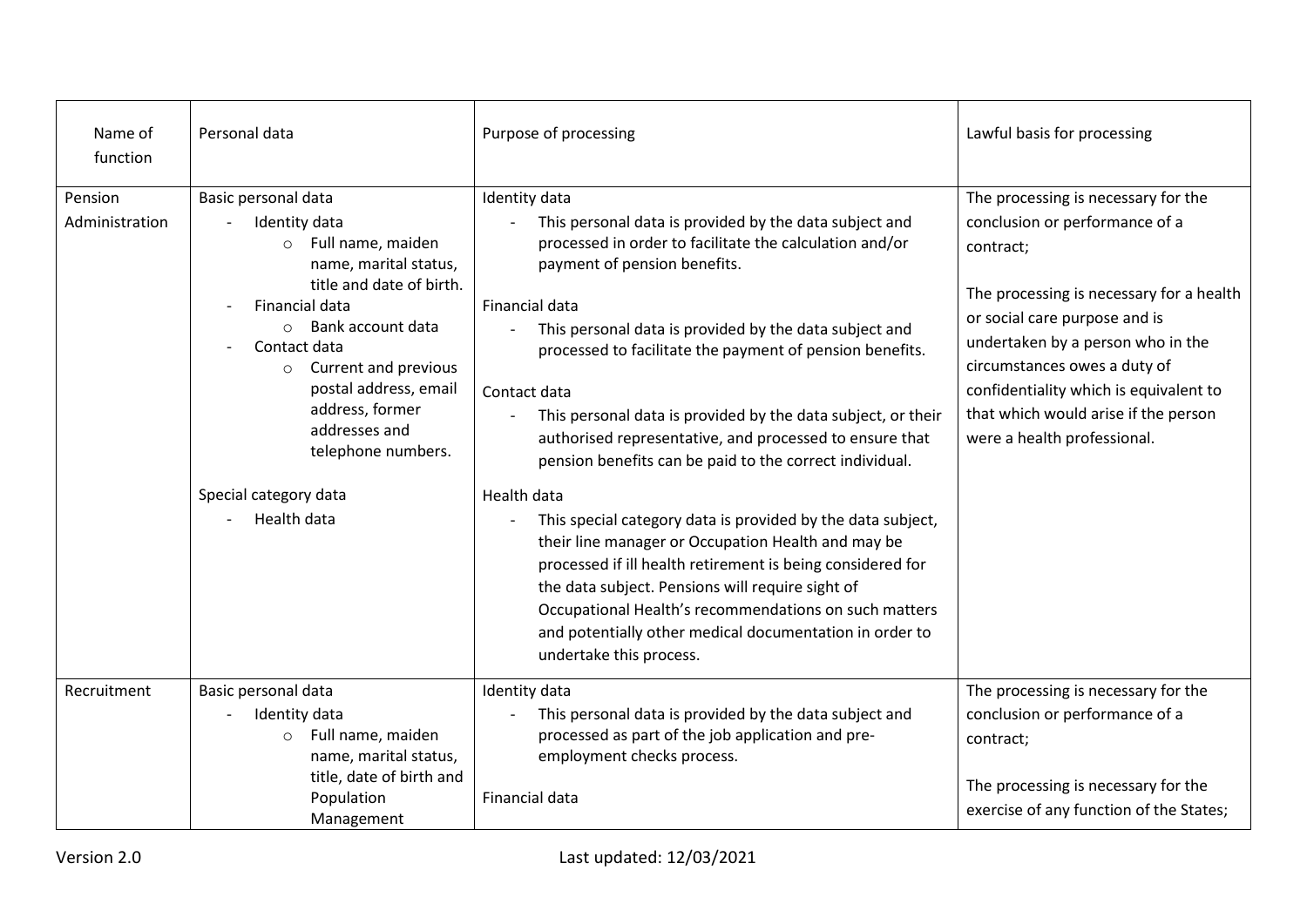| Name of<br>function         | Personal data                                                                                                                                                                                                                                                           | Purpose of processing                                                                                                                                                                                                                                                                                                                                                                                                                                                                                                                                                                                                                                                                                                                                                                                                                                                               | Lawful basis for processing                                                                                                                                           |
|-----------------------------|-------------------------------------------------------------------------------------------------------------------------------------------------------------------------------------------------------------------------------------------------------------------------|-------------------------------------------------------------------------------------------------------------------------------------------------------------------------------------------------------------------------------------------------------------------------------------------------------------------------------------------------------------------------------------------------------------------------------------------------------------------------------------------------------------------------------------------------------------------------------------------------------------------------------------------------------------------------------------------------------------------------------------------------------------------------------------------------------------------------------------------------------------------------------------|-----------------------------------------------------------------------------------------------------------------------------------------------------------------------|
|                             | identification<br>number.<br>Financial data<br>$\circ$ Bank account data<br>Contact data<br>Current and previous<br>$\circ$<br>postal address, email<br>address, former<br>addresses and<br>telephone numbers.<br>Special category data<br>Health data<br>Criminal data | This personal data is provided by the data subject and<br>processed to facilitate the payment of employment<br>benefits and reimbursement of interview expenses.<br>Contact data<br>This personal data is provided by the data subject, or their<br>authorised representative, and processed to ensure that<br>the necessary pre-employment checks can be undertaken<br>in accordance with the contractual obligations of the role<br>which the data subject is offered.<br>Health data<br>This special category data is provided by the data subject<br>and processed in accordance with the Disability Charter,<br>which has been signed by the States of Guernsey. The<br>Disability Charter requires the States of Guernsey to<br>provide individuals who have a disability with the same<br>opportunities for an interview as every other individual<br>applying for the role. | The processing is authorised by<br>regulations made by the Committee for<br>Home Affairs for this purpose and<br>carried out in accordance with those<br>regulations. |
|                             |                                                                                                                                                                                                                                                                         | Criminal data<br>This special category data is provided by the data subject<br>and processed in accordance with the pre-employment<br>check regarding the provision of a DBS check which states<br>the data subject's previous convictions.                                                                                                                                                                                                                                                                                                                                                                                                                                                                                                                                                                                                                                         |                                                                                                                                                                       |
| <b>HR</b><br>Administration | Basic personal data<br>Identity data                                                                                                                                                                                                                                    | Identity data<br>This personal data is provided by the data subject and<br>processed for the purpose of pre-employment checks, for<br>the entry of working time on behalf of the data subject and                                                                                                                                                                                                                                                                                                                                                                                                                                                                                                                                                                                                                                                                                   | The processing is necessary for the<br>conclusion or performance of a<br>contract;                                                                                    |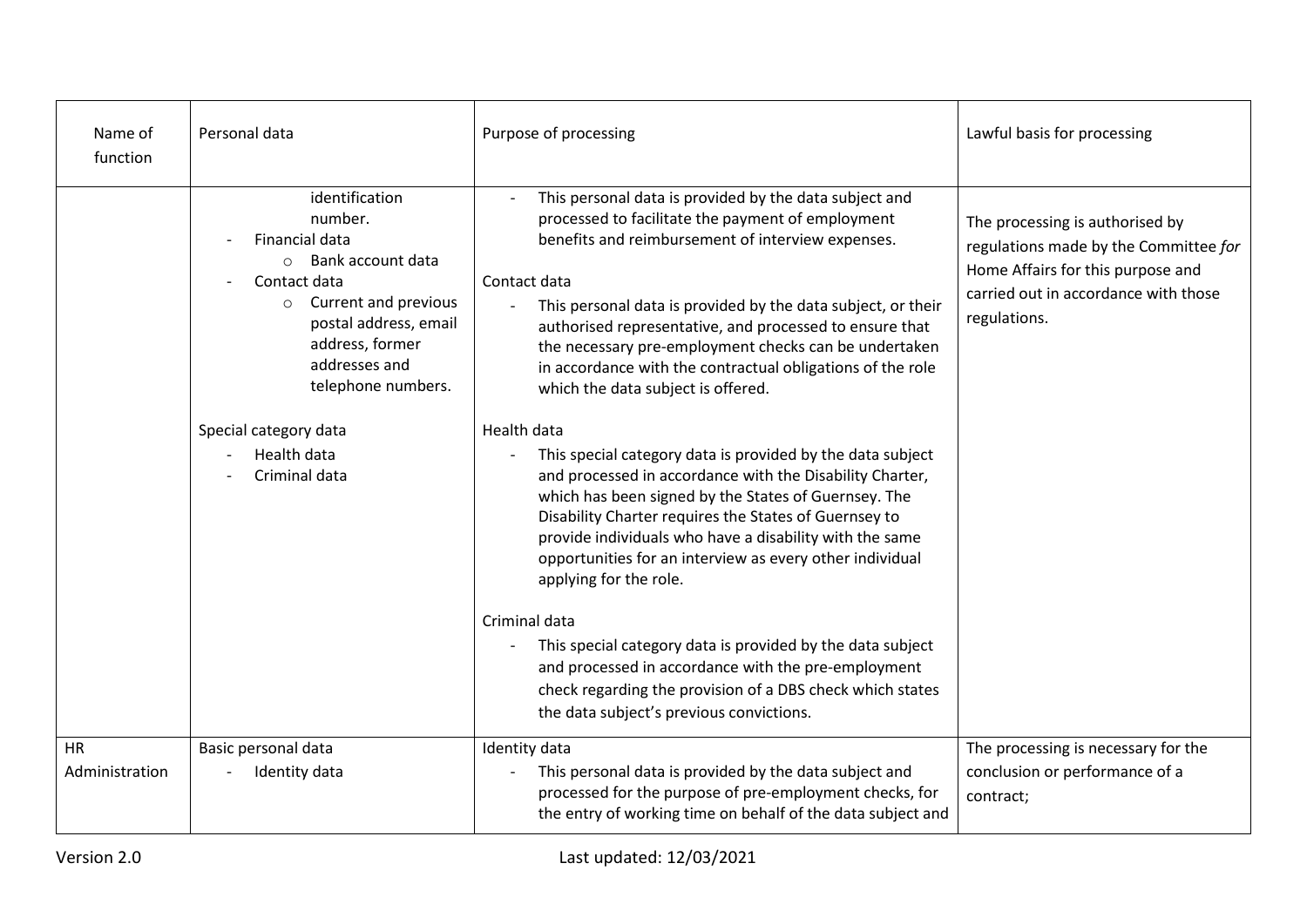| Name of<br>function | Personal data                                                                                                                                                                                                                                                                | Purpose of processing                                                                                                                                                                                                                                                                                                                                                                                                                                                                                                                                                                                                                                                                                                                                                                                                                                                                                                           | Lawful basis for processing                                                                                                                                                                                                                                                                                                                                                                                                              |
|---------------------|------------------------------------------------------------------------------------------------------------------------------------------------------------------------------------------------------------------------------------------------------------------------------|---------------------------------------------------------------------------------------------------------------------------------------------------------------------------------------------------------------------------------------------------------------------------------------------------------------------------------------------------------------------------------------------------------------------------------------------------------------------------------------------------------------------------------------------------------------------------------------------------------------------------------------------------------------------------------------------------------------------------------------------------------------------------------------------------------------------------------------------------------------------------------------------------------------------------------|------------------------------------------------------------------------------------------------------------------------------------------------------------------------------------------------------------------------------------------------------------------------------------------------------------------------------------------------------------------------------------------------------------------------------------------|
|                     | Full name, maiden<br>$\circ$<br>name, marital status,<br>date of birth and title.<br>Contact data<br><b>Current and previous</b><br>postal address, email<br>address, former<br>addresses and<br>telephone numbers.<br>Special category data<br>Health data<br>Criminal data | for the notification of certificated sickness, which is<br>required under the terms of employment.<br>Contact data<br>This personal data is provided by the data subject, or their<br>$\overline{\phantom{a}}$<br>authorised representative, and processed to ensure that<br>the pre-employment checks can be completed. This<br>personal data is also processed to ensure that annual leave<br>entitlement is calculated correctly, sickness payments and<br>other employment payments are processed.<br>Health data<br>This special category data is provided by the data subject,<br>via their line manager, and processed for the purpose of<br>sickness benefit recoveries.<br>Criminal data<br>This special category data is provided by the data subject<br>and processed in accordance with the pre-employment<br>check regarding the provision of a DBS check which states<br>the data subject's previous convictions. | The processing is necessary for a health<br>or social care purpose and is<br>undertaken by a person who in the<br>circumstances owes a duty of<br>confidentiality which is equivalent to<br>that which would arise if the person<br>were a health professional;<br>The processing is authorised by<br>regulations made by the Committee for<br>Home Affairs for this purpose and<br>carried out in accordance with those<br>regulations. |
| Vendor<br>Payments  | Basic personal data<br>Identity data<br>Full name, maiden<br>$\circ$<br>name, marital status,<br>title and vendor<br>account number.<br>Financial data<br>Bank account data<br>$\circ$                                                                                       | Identity data<br>This personal data is provided by the data subject and<br>processed to enable invoices, or other requests sent to the<br>States of Guernsey, to be processed.<br><b>Financial data</b>                                                                                                                                                                                                                                                                                                                                                                                                                                                                                                                                                                                                                                                                                                                         | The processing is necessary for the<br>conclusion or performance of a<br>contract.                                                                                                                                                                                                                                                                                                                                                       |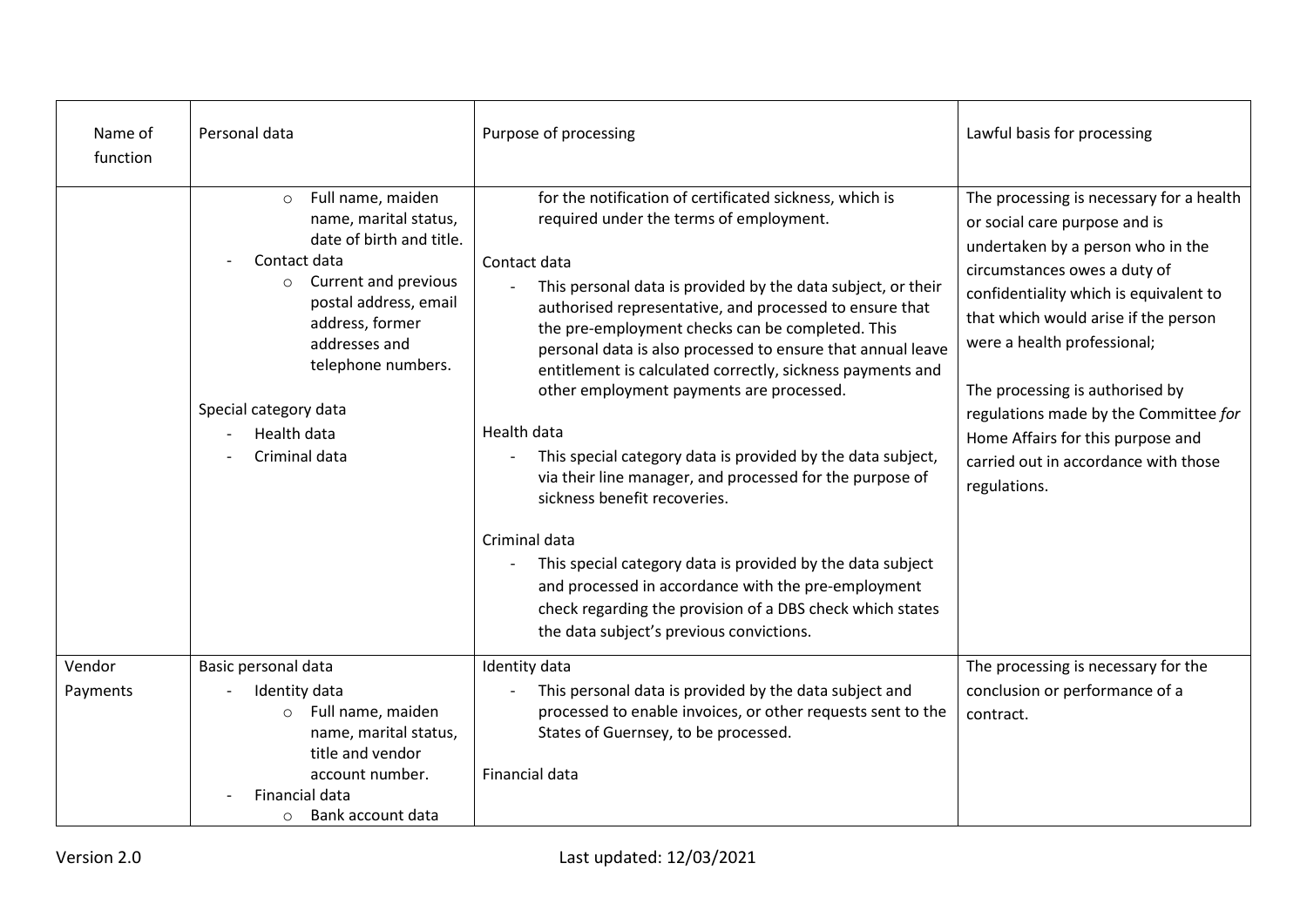| Name of<br>function | Personal data                                                                                                                                                                                                                                                                                                           | Purpose of processing                                                                                                                                                                                                                                                                                                                                                                                                                                                                                                                                               | Lawful basis for processing                                                                                                                                                                                                                                                                                                                                   |
|---------------------|-------------------------------------------------------------------------------------------------------------------------------------------------------------------------------------------------------------------------------------------------------------------------------------------------------------------------|---------------------------------------------------------------------------------------------------------------------------------------------------------------------------------------------------------------------------------------------------------------------------------------------------------------------------------------------------------------------------------------------------------------------------------------------------------------------------------------------------------------------------------------------------------------------|---------------------------------------------------------------------------------------------------------------------------------------------------------------------------------------------------------------------------------------------------------------------------------------------------------------------------------------------------------------|
|                     | Contact data<br>Current and previous<br>$\circ$<br>postal address, email<br>address, former<br>postal addresses and<br>telephone numbers.                                                                                                                                                                               | This personal data is provided by the data subject and<br>processed to enable a payment to be made to the data<br>subject.<br>Contact data<br>This personal data is provided by the data subject, or their<br>authorised representative, and processed so that<br>identification and validation checks can be completed to<br>ensure that the States of Guernsey and the data subject<br>are protected from fraud. The information will also be<br>used to send payments and/or payment information to the<br>data subject.                                         |                                                                                                                                                                                                                                                                                                                                                               |
| <b>Business</b>     | Basic personal data                                                                                                                                                                                                                                                                                                     | Identity data                                                                                                                                                                                                                                                                                                                                                                                                                                                                                                                                                       | The processing is necessary for the                                                                                                                                                                                                                                                                                                                           |
| Support             | Identity data<br>Full name, maiden<br>$\circ$<br>name, marital status,<br>title, date of birth and<br>vendor account<br>number.<br>Financial data<br>Bank account data<br>$\circ$<br>Contact data<br>Current and previous<br>$\circ$<br>postal address, email<br>address, former<br>addresses and<br>telephone numbers. | This personal data is provided by the data subject and<br>processed for the purpose of creating a vendor account<br>and to ensure that the data subject can be paid for goods,<br>services, grants, refunds or court related payments to be<br>made by the States of Guernsey.<br>Financial data<br>This personal data is provided by the data subject and<br>processed to enable vendor payments to be made by<br>BACS.<br>Contact data<br>This personal data is provided by the data subject, or their<br>authorised representative, and processed to ensure that | conclusion or performance of a<br>contract;<br>The processing is necessary for the<br>purposes of the legitimate interests of<br>the controller or a third party;<br>The processing is necessary for a health<br>or social care purpose and is<br>undertaken by a person who in the<br>circumstances owes a duty of<br>confidentiality which is equivalent to |
|                     | Special category data                                                                                                                                                                                                                                                                                                   | compliance and security checks can be undertaken to<br>ensure the personal data provided is bona fide.                                                                                                                                                                                                                                                                                                                                                                                                                                                              | that which would arise if the person<br>were a health professional;                                                                                                                                                                                                                                                                                           |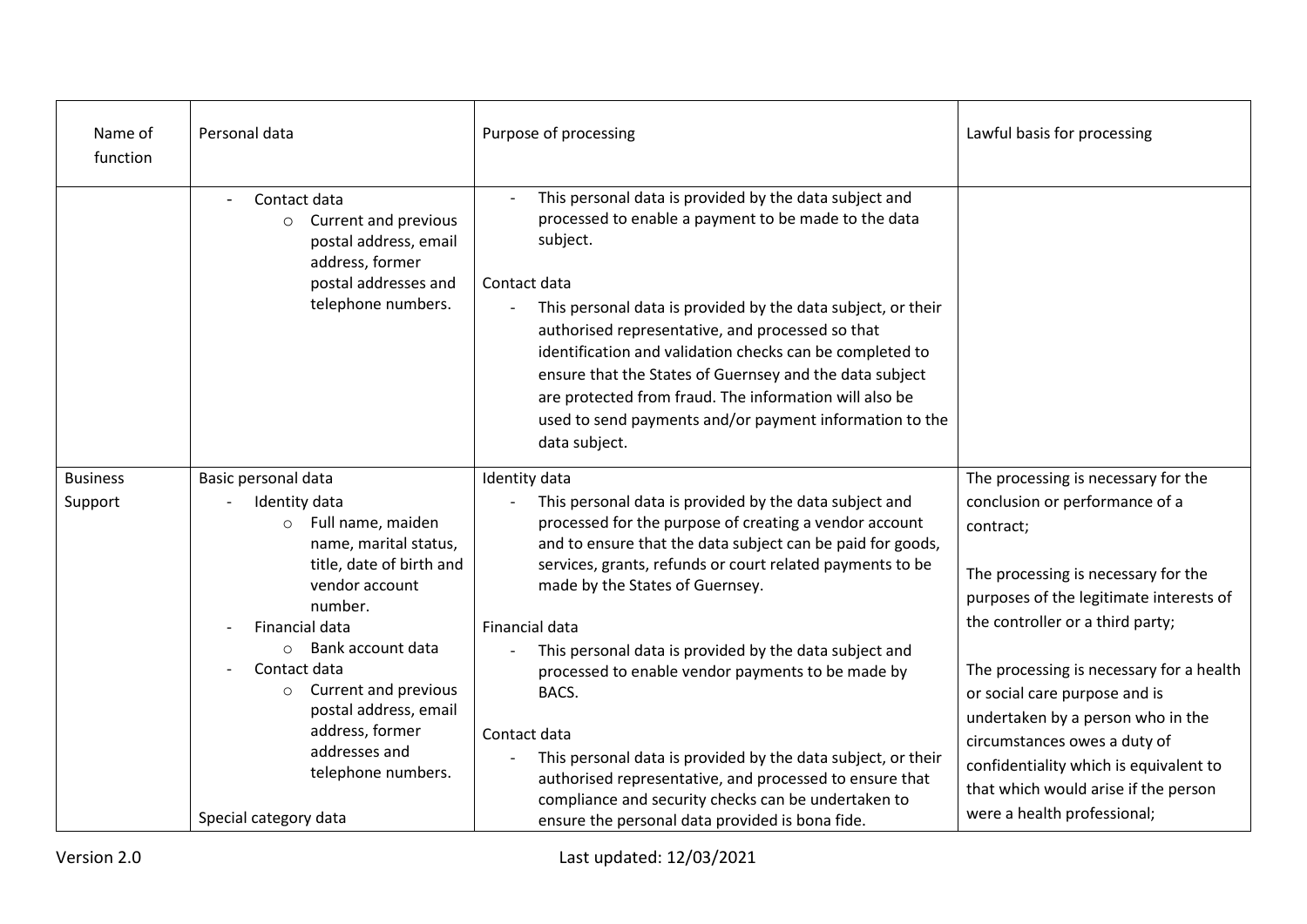| Name of<br>function | Personal data                                                                                                                                                                                                                                                                                                                                             | Purpose of processing                                                                                                                                                                                                                                                                                                                                                                                                                                                                                                                                                                                                                                                                                                                                                                                                                                                                                                                                                                                          | Lawful basis for processing                                                                                                                                                                                                                                     |
|---------------------|-----------------------------------------------------------------------------------------------------------------------------------------------------------------------------------------------------------------------------------------------------------------------------------------------------------------------------------------------------------|----------------------------------------------------------------------------------------------------------------------------------------------------------------------------------------------------------------------------------------------------------------------------------------------------------------------------------------------------------------------------------------------------------------------------------------------------------------------------------------------------------------------------------------------------------------------------------------------------------------------------------------------------------------------------------------------------------------------------------------------------------------------------------------------------------------------------------------------------------------------------------------------------------------------------------------------------------------------------------------------------------------|-----------------------------------------------------------------------------------------------------------------------------------------------------------------------------------------------------------------------------------------------------------------|
|                     | Health data                                                                                                                                                                                                                                                                                                                                               | Health data<br>This special category data will be provided by the relevant<br>Committee within the States of Guernsey and is processed<br>for the purpose of handling insurance claims made against<br>the States of Guernsey.                                                                                                                                                                                                                                                                                                                                                                                                                                                                                                                                                                                                                                                                                                                                                                                 | The data subject has given explicit<br>consent to the processing of the<br>personal data for the purpose for<br>which it is processed.                                                                                                                          |
| <b>HSC Income</b>   | Basic personal data<br>Identity data<br>Full name, maiden<br>$\circ$<br>name, marital status,<br>title and date of birth.<br>Financial data<br>Bank account data<br>$\circ$<br>Contact data<br>Current and previous<br>$\circ$<br>postal address, email<br>address, former<br>addresses and<br>telephone numbers.<br>Special category data<br>Health data | Identity data<br>This personal data is provided by the data subject and<br>$\overline{a}$<br>processed to ensure that invoices, payment information<br>and other related correspondence is issued to the correct<br>customer, or in the case of foster carers, to ensure that<br>they are able to be paid their fostering allowance.<br>Financial data<br>This personal data is provided by the data subject and<br>processed to enable vendor payments to be made by BACs<br>and for the payment of fostering allowances.<br>Contact data<br>This personal data is provided by the data subject, or their<br>authorised representative, and processed so that<br>compliance and security checks can be undertaken to<br>ensure data provided is bona fide<br>Health data<br>This special category data is provided by the Committee<br>for Health and Social Care and is processed for the<br>issuance of an invoice which relates to a private or<br>chargeable treatment given whilst receiving care at the | The processing is necessary for a health<br>or social care purpose and is<br>undertaken by a person who in the<br>circumstances owes a duty of<br>confidentiality which is equivalent to<br>that which would arise if the person<br>were a health professional. |